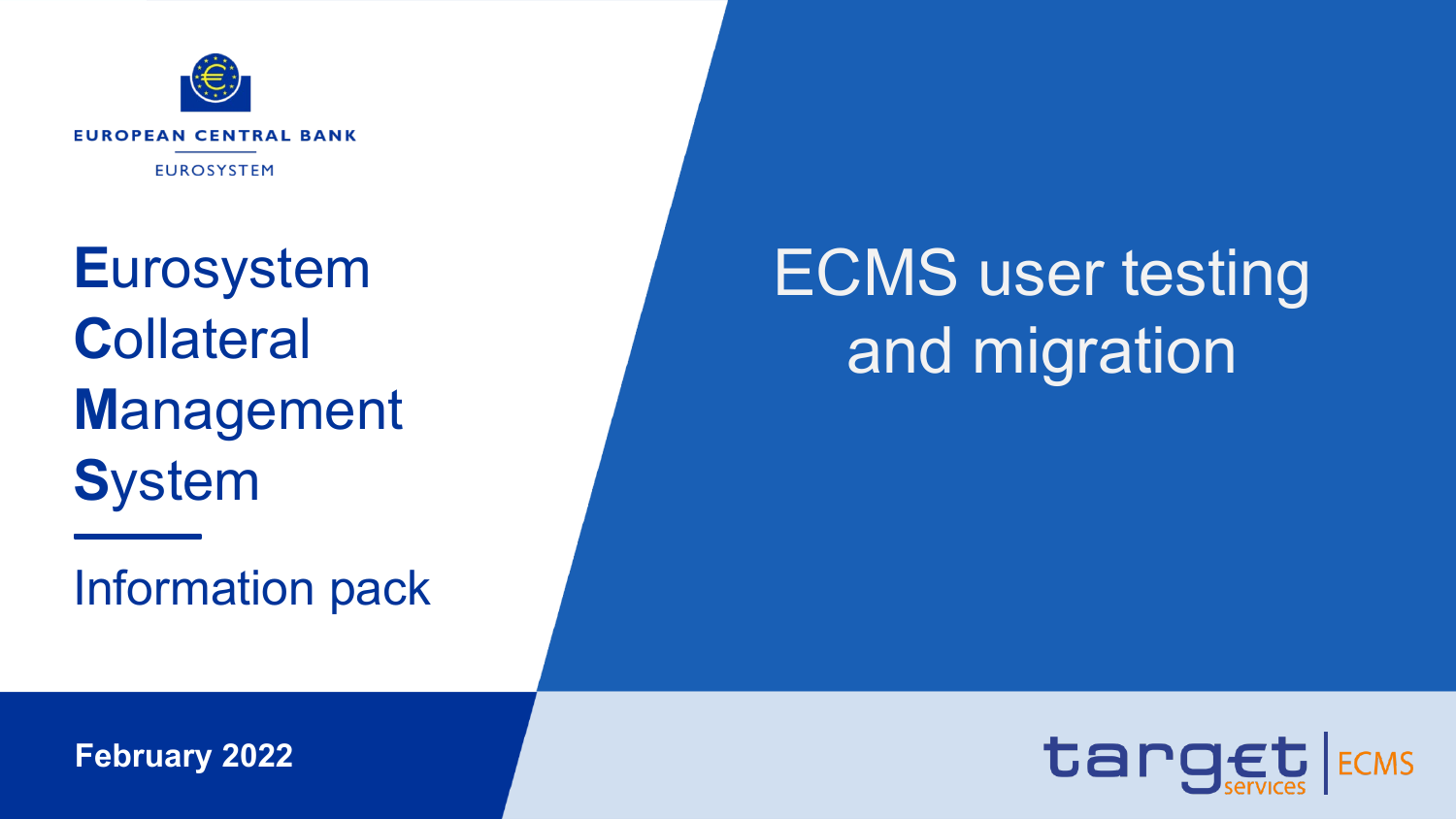#### High level project timeline

Go-live: November 2023

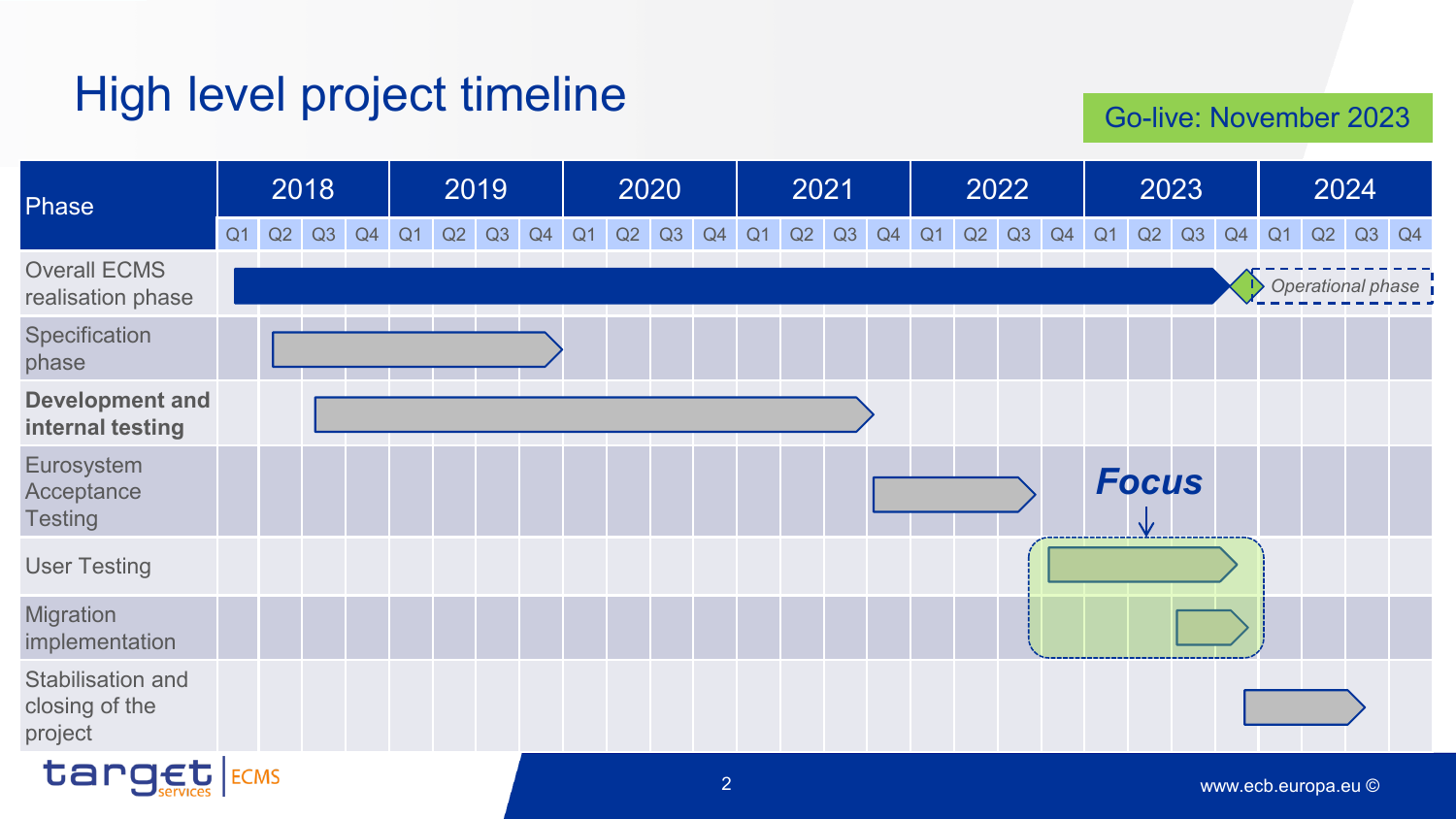#### Testing and migration – key aspects

The Eurosystem Collateral Management System will replace the 19 local collateral management systems of the NCBs in operation today. **Go-live** is planned for November 2023.

**User testing** (UT) is planned to take place in the final phase before go-live, to begin as of Q4 2022. It will be split into different phases.

**Migration** applies a **big-bang approach** - all actors will migrate together, with all participants live in production from the start. Migration activities will be tested under production-like conditions via migration rehearsals during the ECMS user testing phase.

For more details, please refer to [ECMS Strategy for Testing and Migration.](https://www.ecb.europa.eu/paym/target/ecms/profuse/shared/pdf/ecb.targetecms220228_Strategy_for_ECMS_Migration_and_Testing.en.pdf?8143acfb094ce243ceb5d2e2e7dab1a6)

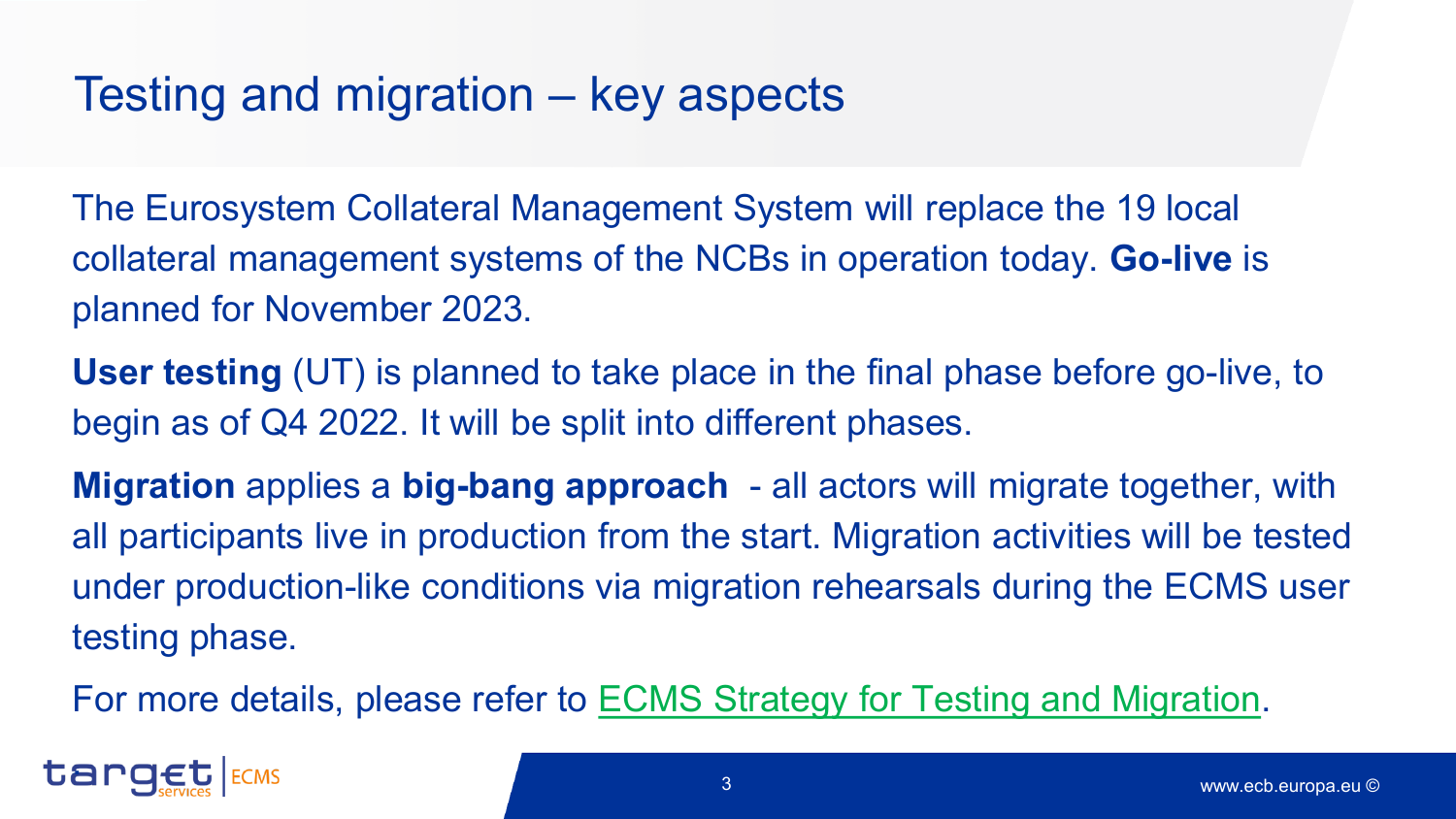

The duration of User Testing phases (CBT, Community testing phase 1, Community testing phase 2, Business day and Operational testing) includes time needed to execute migration testing. The split between Community testing phase 1a and 1b needs to be bilaterally agreed between NCBs and their CSD/TPAs and could change as a result of discussion.

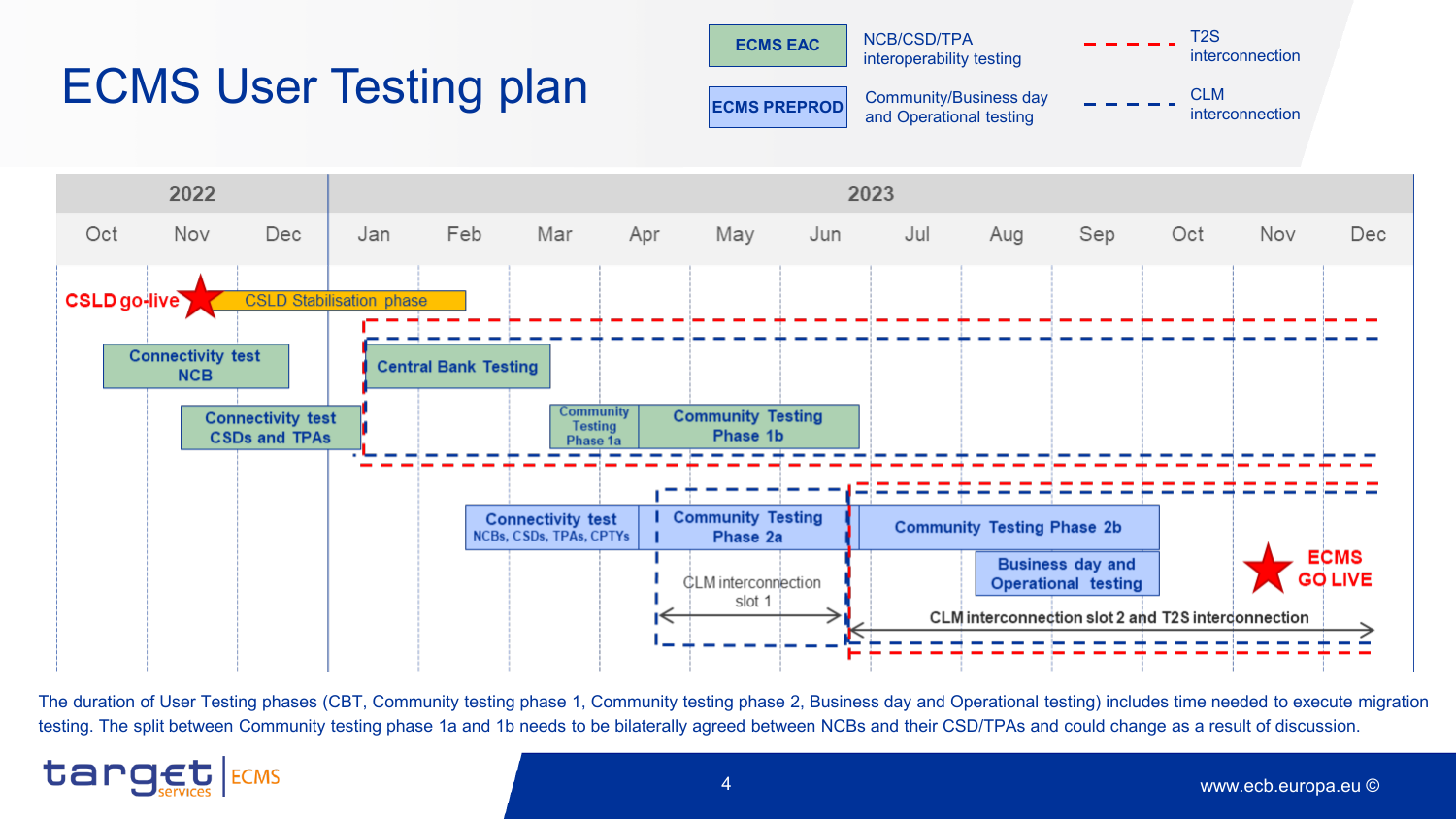### Migration planning

| Phase                                                      | 2022 |            |            | 2023 |     |     |     |     |     |     |     |     |     |            |     |  |
|------------------------------------------------------------|------|------------|------------|------|-----|-----|-----|-----|-----|-----|-----|-----|-----|------------|-----|--|
|                                                            | Oct  | <b>Nov</b> | <b>Dec</b> | Jan  | Feb | Mar | Apr | May | Jun | Jul | Aug | Sep | Oct | <b>Nov</b> | Dec |  |
| <b>Overall User testing phase</b>                          |      |            |            |      |     |     |     |     |     |     |     |     |     |            |     |  |
| <b>Dress rehearsals</b><br>(exact number to be determined) |      |            |            |      |     |     |     |     |     |     |     |     |     |            |     |  |
| <b>Migration implementation</b>                            |      |            |            |      |     |     |     |     |     |     |     |     |     |            |     |  |

The content, timing and exact number of ECMS migration rehearsals will be finalised by July 2022.

Details will be shared with market participants, to enable them to make detailed preparatory steps.